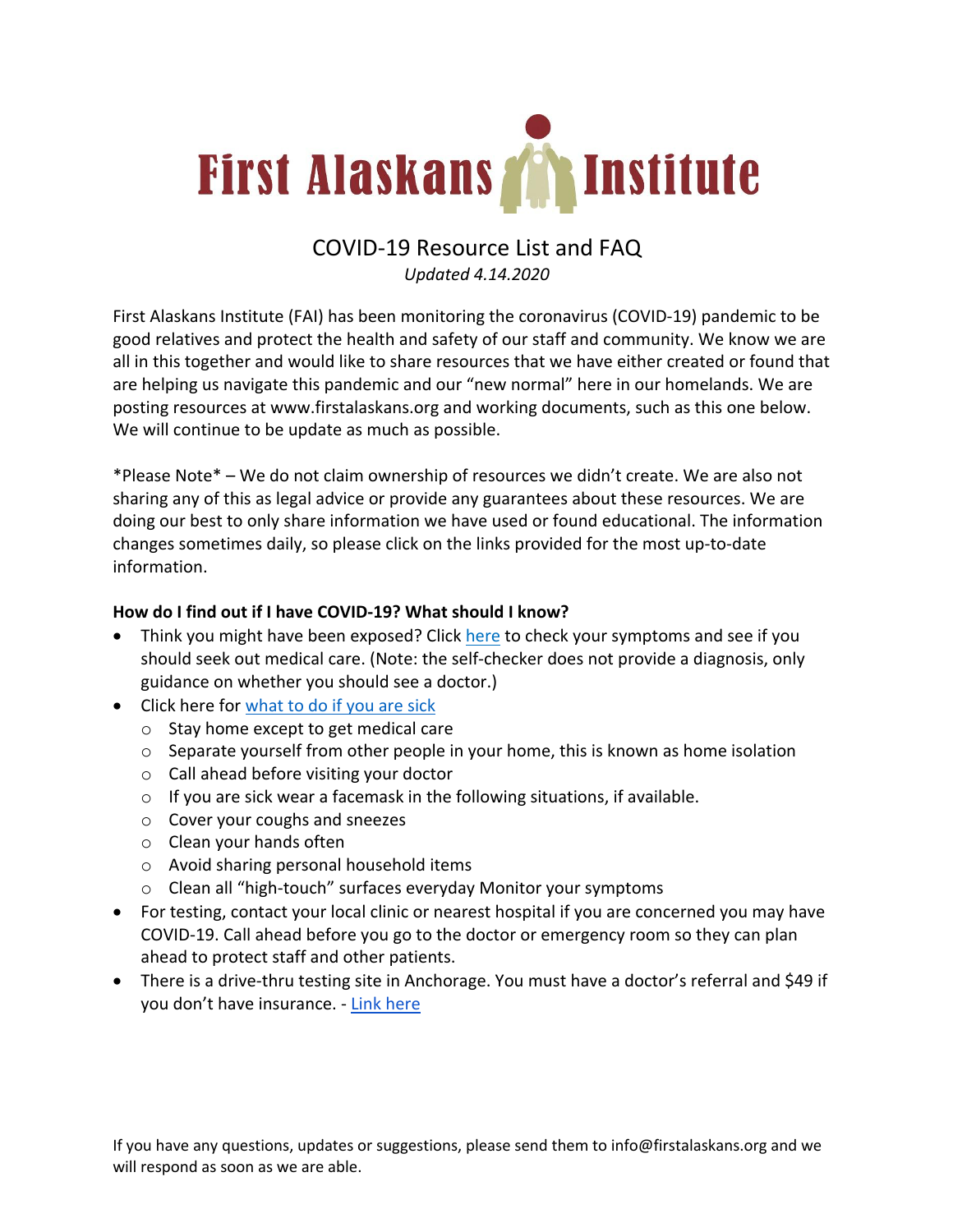#### **Who is most at risk?**

• We need to protect our Elders, those with compromised immune systems, and those with a history of heart and lung issues. Read here to learn about people who need to take higher precautions

## **How do I keep myself and my family safe?**

- **If you are traveling back home to your village, the CDC recommends you quarantine yourself for 14 days away from others – this will ensure you do not accidentally spread the virus to Elders, family and community members.** Check with your local Tribe or city office to get the most current information and safety precautions. They will know how to assist you.
- How to protect yourself and your family
- How to protect you, your family and the community against COVID-19
- How to protect our Elders and those most at risk
- Helping our Elders
- How to disinfect without running water
- Watch this video from ANTHC: Social Distancing Combats COVID-10
- If you are a parent/caregiver that is struggling, here are some self-care ideas while in quarantine:
	- o For immediate response call 911
	- o Alaska 2-1-1 -- assistance, referrals, resources. Email: alaska211@ak.org
	- o Alaska's CARELINE -- 877-266-HELP (4357)
	- o National Domestic Violence Hotline 800-799-7233 \*\*\* 800-787-3224 TTY
	- o National Sexual Assault Hotline -- 800-656-HOPE (4673)
	- $\circ$  To report Child Abuse call -- 1-800-478-4444 or online at ReportChildAbuse@alaska.gov
	- o For a listing of all local victim services 24/7 hotlines visit Alaska's Council on Domestic Violence and Sexual Assault
	- o Stronghearts Native Helpline. The StrongHearts Native Helpline 1-844-7NATIVE (762- 8483) is a safe domestic violence and dating violence helpline for American Indians and Alaska Natives, offering culturally-appropriate support and advocacy daily from 7 a.m. to 10 p.m. CT. Anonymous and confidential. Callers reaching out after hours may connect with the National Domestic Violence Hotline by selecting option 1.
- National Indigenous Women's Resource Center. Call 406.477.3896 or Toll-Free: 855.649.7299 (855.NIWRC99)
- Behavioral health resources from the National Native American Boarding School Healing Coalition - A Time for Grieving and a Time for Healing—the Light in the Darkness of COVID-19

**Misinformation & Rumors -** Be responsible about what you say and post in person or on social media. Ask yourself:

- o Is it helpful?
- o Is it true?
- o How do you check?

If you have any questions, updates or suggestions, please send them to info@firstalaskans.org and we will respond as soon as we are able.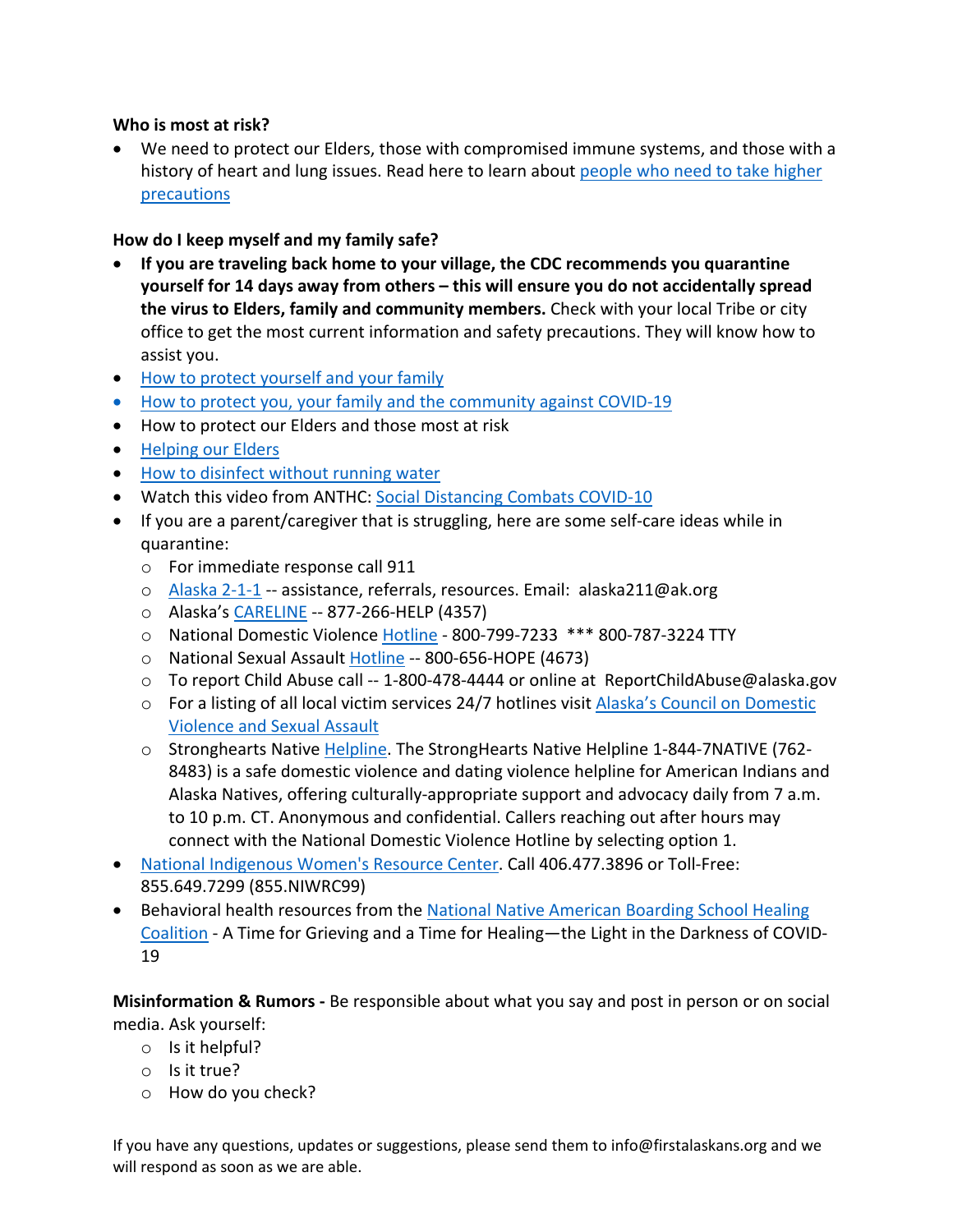- o Is it backed by the CDC?
- o Fact check on the Google or Snopes.com

# **Tribal Consultations**

• Department of Interior Consulted With Tribes About COVID-19 Funds on April 2 and April 9. The phone number is 888-950-5924 and the participant code is 1682452. Tribes can email their comments to consultation@bia.gov or tribal.consult@treasury.gov until April 13. The funds are set to be distributed by April 26.

#### **Financial Recovery: Where do I go to get support for bills, food, etc.?** Where Alaskans can find economic help during the coronavirus crisis? Click here for information regarding updates to:

- Small Business support
- New unemployment expansions and benefits
- Rent and utility payments, and actions taken to protect Alaskans
- Medicaid and Public Assistance benefits
- Student loan payments
- Extra cash assistance

#### **Support for Small Businesses – Economic Recovery Resource Portal**

• Visit the "COVID-19 ECONOMIC RECOVERY RESOURCE PORTAL FOR BUSINESS": https://www.commerce.alaska.gov/web/EconomicRecoveryResourcesforBusiness.aspx

#### **Feeding Your Families**

- Check with your local school district, many are running food distribution centers to students and families. Check with your local Tribe/city government as well, many are working to deliver food boxes to community members– they can point you in the right direction to local resources.
- Alaska Dept of Health and Social Service put out a temporary waiver from SNAP work requirements for duration of the state of the emergency response - read here
	- o Reapply if you have lost benefits due to the work req! start application
	- o Call the SNAP Outreach Specialist at the Food Bank of Alaska: 907-222-3119 or toll free at 844-222-3119 or email snap@foodbankofalaska.org
- Anchorage School District has food distribution sites during school closure Map
- Alaska Department of Health and Social Services has made 2-1-1 a resource for questions from the public regarding Coronavirus Disease 2019 – COVID-19. Visit Alaska 211 for information. If you are trying to reach any of our clinics to ask general questions about the Coronavirus, please call 2-1-1 for up-to-date information. If 2-1-1 does not work in your area, please call 1-800-478-2221.
- Check your local organizations for programs to feed Elders. For example, an organization is helping to give food boxes to Elders in the Anchorage area.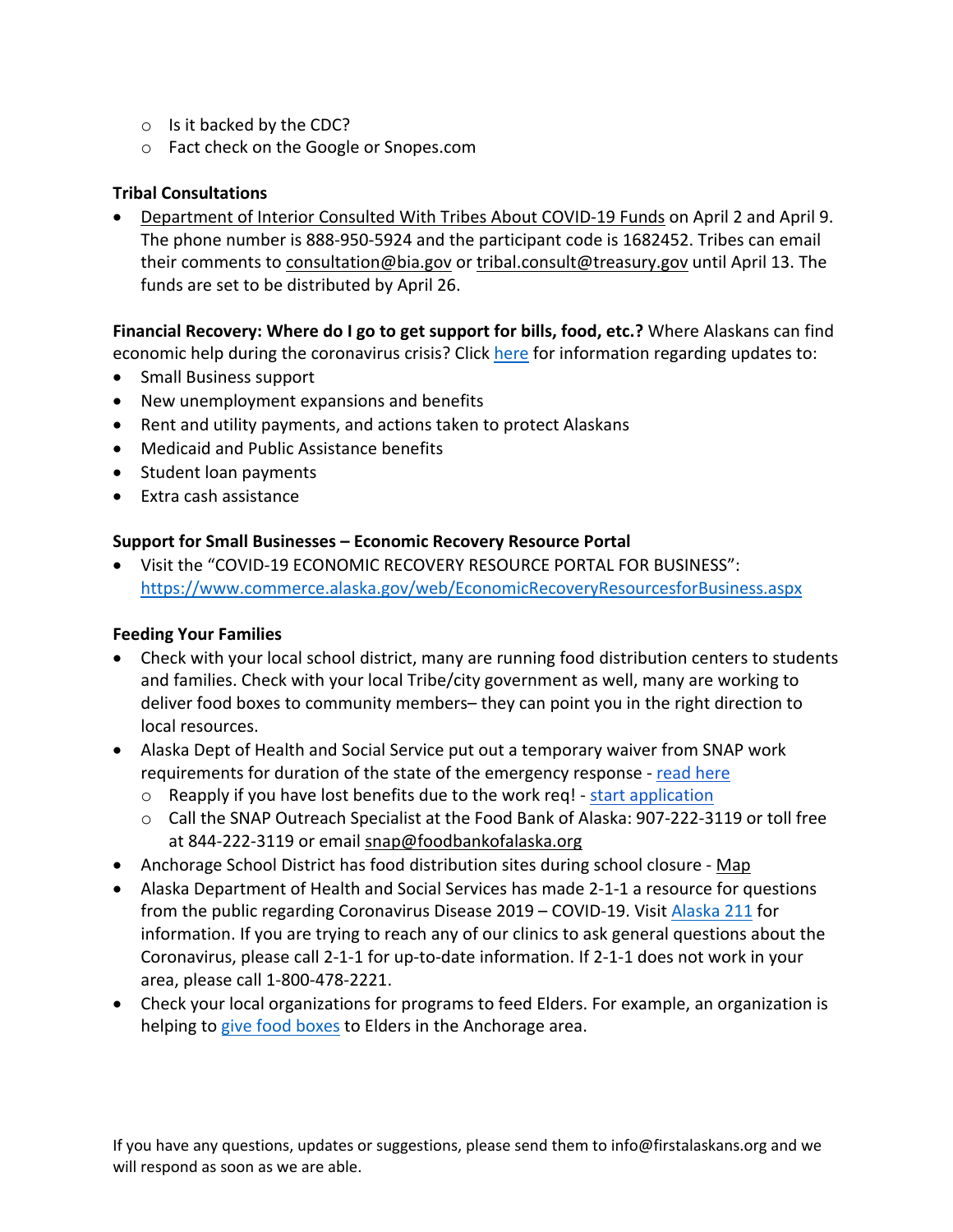## **Educational Resources:**

- Check with your local school for the most updated information on local programming.
- Coronavirus Resources for School Districts from AASB
- The Indigenous Governance Program at the University of Arizona is offering their live streaming January in Tucson Courses in May event free of charge to all participants, except those using the courses for University credit.
- The Kahn Academy is a great resource and it's free

#### **Where can I find the latest updates from the State and Federal Governments?**

- One-stop-shop website for Alaskans as they navigate the resources that the State of Alaska is offering during this unprecedented crisis.
- Alaska Department of Health and Social Services: For the latest information in Alaska
- Alaska Coronavirus Response Hub
- Centers for Disease Control and Prevention: National information

#### **What are Tribes/Villages and ANCs doing to respond?**

#### **Developing Community Response Plans: Travel Restrictions & Waivers, Curfews, Office Closures, Limitations on Gatherings, Mandatory Quarantines, etc.**

- Y-K Delta: Which Y-K Delta Villages Are Restricting Travel To Protect Against Coronavirus?
	- $\circ$  This article contains a list of Tribal Community Action Plans being developed, including travel restrictions. For direct links to what each village is doing, please read the above article.
- Bering Straits: Read how villages in this region are responding.
	- o **Villages with Passed travel bans**: Diomede, Gambell, Shaktoolik, Shishmaref, Unalakleet, Golovin, Wales, Savoonga, White Mountain, Elim, Koyuk, St Michael, Teller, Brevig Mission, Stebbins.
	- o Travel Authorization Permit: Unalakleet, Elim
- Regulating Spring Subsistence Hunting Kwigillingok Looks Ahead To Spring Hunt

#### **What is my region doing to respond?**

- 1. Southcentral
	- Click here to read updates from ANTHC
	- **Guidance from ANTHC if you have symptoms or exposure to COVID-19:**
		- § If you or a family member has flu-like symptoms (fever, cough or shortness of breath), or believe you may have been exposed to coronavirus, you should:
		- Remain home and call your primary care provider. Calling ahead helps to determine the most appropriate care.
		- Refrain from visiting hospital emergency departments, urgent care or outpatient clinics to avoid spreading the virus. If you need to visit the ANMC Emergency Department with symptoms, call ahead for procedures to limit exposure to others at (907) 729-1729.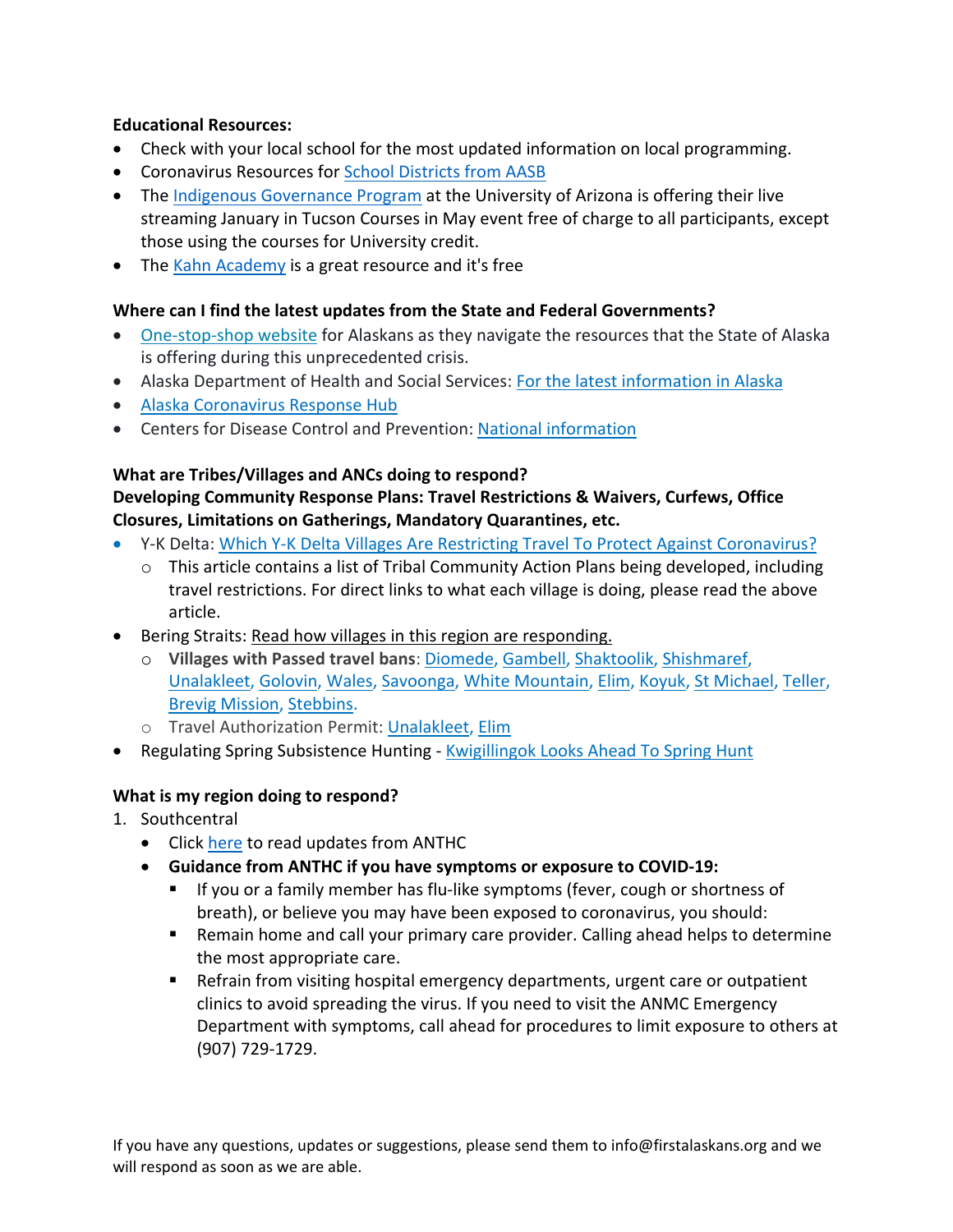- Medical transports and Elder resource specialists are available through the Southcentral Foundation Elder Program: (907) 729-6500 Cook Inlet Tribal Council, Inc. – Nat'uh Access & Operations During COVID-19 Pandemic
- The CIRI Foundation (TCF) Access & Operations: COVID-19 Update
- 2. Prince William Sound
	- Chugachmiut Coronavirus Response Updates
	- Chugachmiut Clinic Update
	- Chugach Alaska Corporation COVID-19 Informational Site
- 3. YK Delta
	- **Guidance from YKHC if you are sick:** "If you have symptoms like a cough, fever or shortness of breath and have traveled out of the YK Delta in the past 14 days, do not go to your village clinic and do not go to the Emergency Room in Bethel. Instead, call your village clinic, or in Bethel, call 543-6949." -- YKHC
	- See updates from YKHC here.
	- Putting Out Earlier Shareholder Dividend Payouts Earliest Calista Spring Distribution Ever
	- Waiving Utility Bills and/or Providing Subsidies These Y-K Delta Communities, Including Bethel, Waiving Some Utility Costs During COVID-19 Pandemic
	- Calista Corporation COVID-19 Updates
- 4. Norton Sound
	- **Guidance from NSHC if you are sick:** you can call the Norton Sound Health Corporation nurse line at 443-6411 if you are ill and have questions. NSHC is asking people who are sick to call and speak to a nurse first before just going to the hospital.
	- Kawerak's COVID-19 Response
	- Preparing Quarantine Units NSHC Prepares Quarantine Units For Patients and Travelers Waylaid in Nome
	- Waiving Utility Bills and/or Providing Subsidies NSEDC Gives Second Energy Subsidy, Households Will Receive \$1,150 This Year
	- Bering Straits Native Corporation COVID-19 Updates
- 5. Northwest Arctic
	- If you are concerned you have been exposed to COVID-19, call the Maniilaq Health Center's COVID-19 hotline at 1-833-442-7015 **before** going to the emergency room or local clinict. For more information on the hotline, click here.
	- Maniilaq's COVID-19 Response
	- NANA Updates on COVID-19 Response
- 6. North Slope
	- ASNA Public Service Announcement on COVID-19 (How to Keep your Family Safe):
	- ASNA Testing Policy

If you have any questions, updates or suggestions, please send them to info@firstalaskans.org and we will respond as soon as we are able.